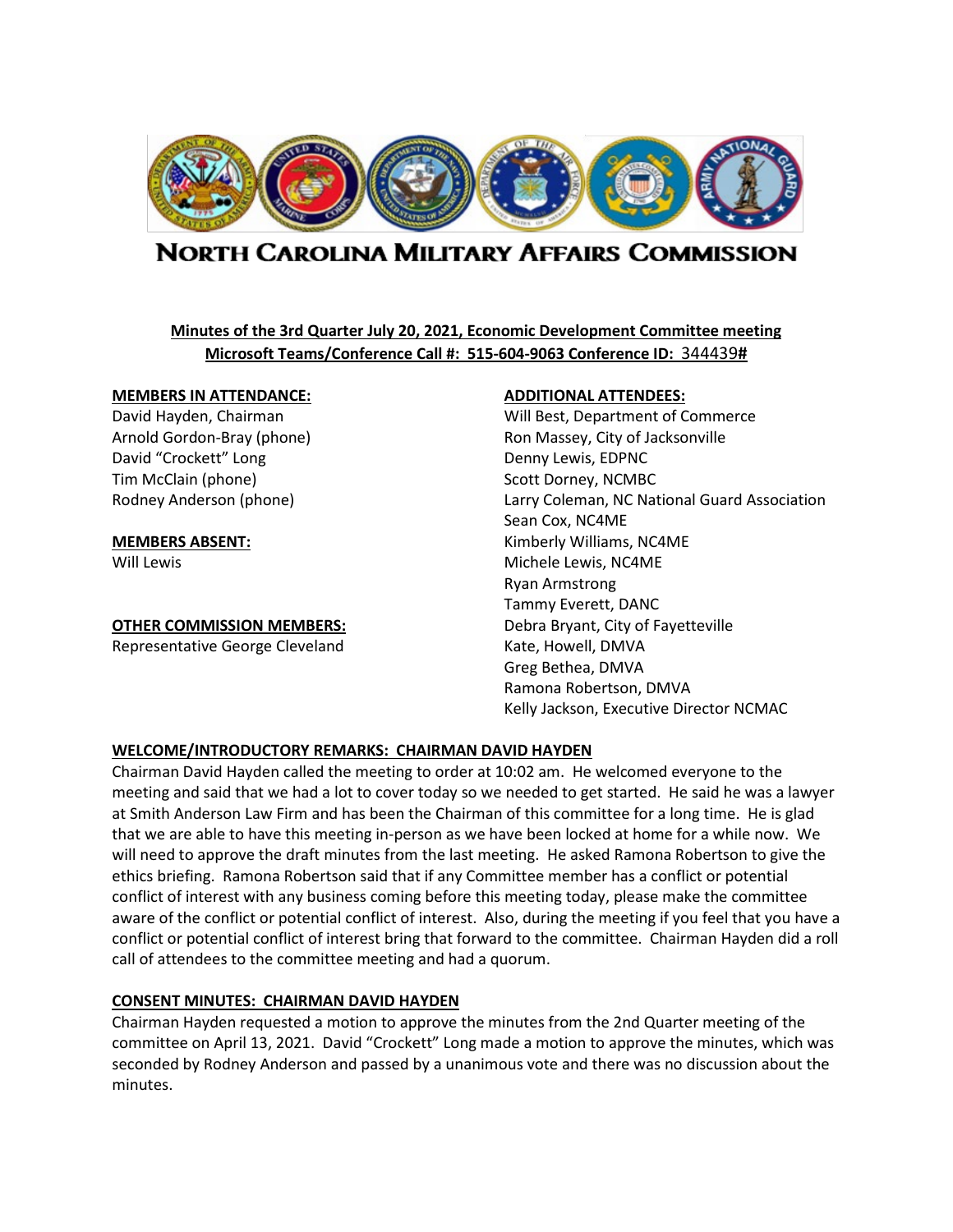#### **OLD BUSINESS: CHAIRMAN DAVID HAYDEN**

Chairman Hayden asked if there was any old business for the committee? There was no old business.

#### **MARINE CORPS AIR STATION (MCAS) CHERRY POINT AND FLEET READINESS CENTER-EAST (FRC-EAST) UPDATES: JAMIE NORMENT**

No update from MCAS and FRC-East but Chairman Hayden said that he always appreciates the updates from Jamie Norment, and the great report that he sends out quarterly that is very informative.

#### **FORT BRAGG UPDATES: RODNEY ANDERSON/ARNOLD GORDON-BRAY**

Rodney Anderson gave an update for Fort Bragg, but he was currently in Washington DC, attending the Association of Defense Communities (ADC) Reconnect conference. He said that Fort Bragg was currently under Force Protection BRAVO and most of the Services on the Installation have been open and functioning since May. The Garrison Commander and his entire team are alert to the COVID Variant and monitoring the changes daily. The second topic is Pope Army Airfield. There is an ongoing repaving of the airfield. There is no real negative impact for training due to the repaving. That is moving along as planned. The third item is All American Week scheduled for 30 August - 2 September and the 82<sup>nd</sup> Airborne will conduct a series of activities to demonstrate their capabilities. Due to COVID is has been shifted from May to September. It might be scaled down a bit from years passed but will be held this year. The last item has to do with family recreation. There is a significant project to upgrade Smith Lake Recreational Area. That project now includes a beach at Smith Lake and other upgrades. The Garrison Commander is glad that project has been completed and the area has been opened to provide much needed recreation to military families right on the installation. Chairman Hayden asked about the need for funding the roads around the reservation, Fort Bragg. Greg Bethea said that there was a Raised Grant that had been submitted on July 12, for \$29 M for upgrades to the 439 miles on Fort Bragg. He said that Secretary Gaskin, DMVA had also sent a letter of recommendation for that Raised Grant.

#### **NORTH CAROLINA MILITARY BUSINESS CENTER (NCMBC): SCOTT DORNEY**

Scott Dorney gave an update to the committee from NCMBC.

# **Current Operations**

- NCMBC Operations: July 20, 2021
	- o Strategic Focus: *sustain and expand the defense industrial base in NC*
	- o Strategic business development operations
		- expanding BD operations in select industries (Textile/Soldier Systems, Subsistence, Medical)
		- **EXECT** leveraging major IDIQs, GWACs, MACCs and relations with major primes (Barbara Bowles)
		- leveraging HFR/MILCON to maximize opportunity (Sue Kranes, Paulanne Page) HFR kickoff event happened 22 APR
	- $\circ$  Tactical business development operations, CY2021 (as of 30 JUN)
		- Opportunities managed (analyzed, distributed) by BD team: 3,632 (CY20 total: 5,502)
		- Business notifications of BD-managed opportunities: 6,588,234 (CY20 total: 9,295,577)
		- MatchForce.org: 219 new users (total 23,236), 86,849 opps managed, 25,273,036 matches to registered businesses
		- Contract WINS: 295, min value \$944.7 million (CY20 total: 251 wins, \$1,542 million)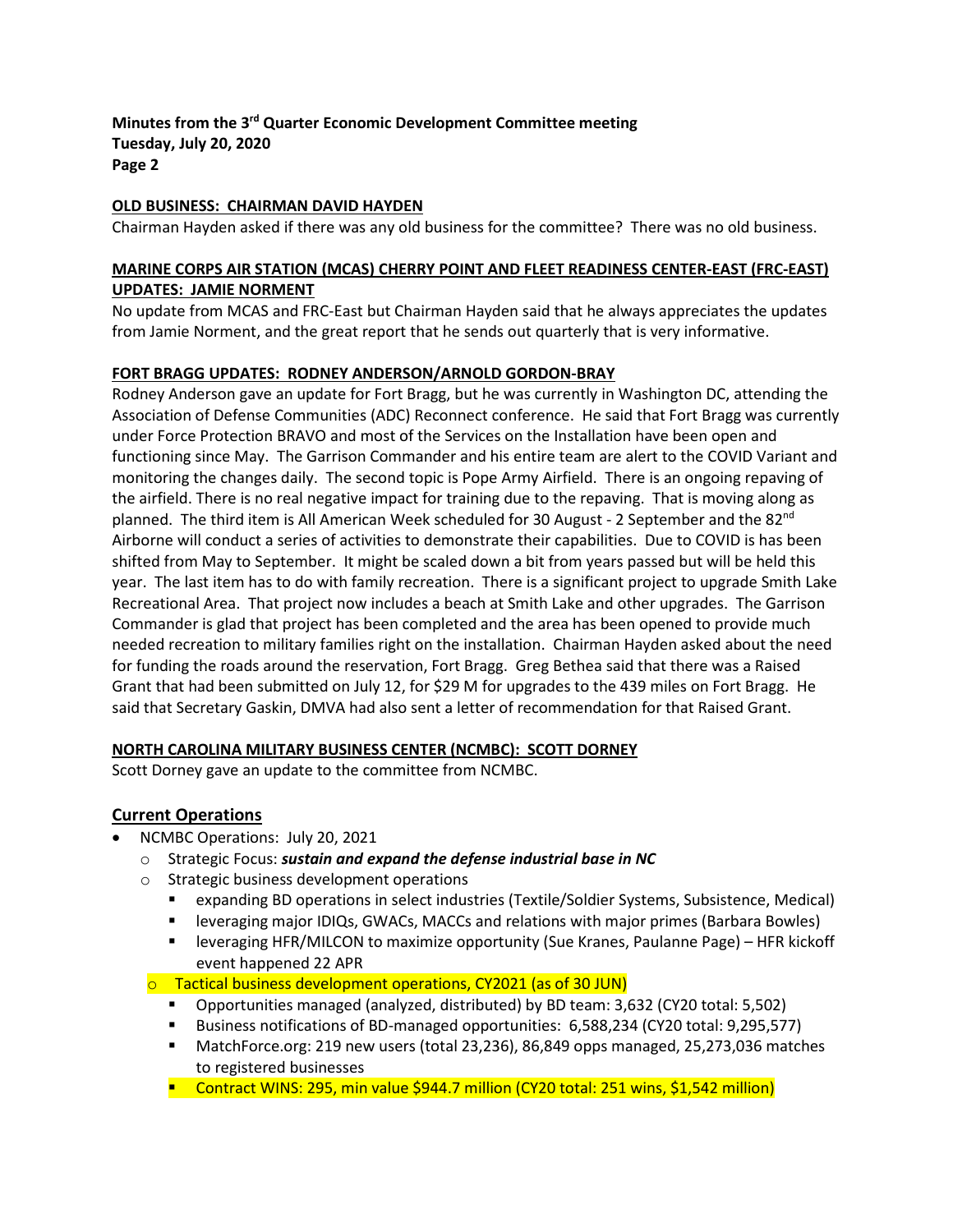# **Page 3**

- o Technology transition (DEFTECH operations: Denny Lewis to brief details)
	- MobilizeIO platform launched
	- **Podcast launched, weekly**
	- **TIDE** initiative launched
- o Training, WEBCONs and Events (Apr-Jun 2021)
	- US Marine Corps Combat Development Command (8 Apr)
	- Introduction to Federal Contracting (5 May)
	- Mentor-Protégé, Joint Ventures and Teaming (4-5 May)
	- Creating a WOW Culture (Insperity) (15 Jun)
	- New Cybersecurity DFAR Clauses in the Interim Rule (16 Jun)
	- A Journey for Your Business: Mapping Out Employee Engagement (17 Jun)
	- Historically Underutilized Business Zones (HUBZone) Programs (29 Jun)
	- Woman-Owned Small Business Program (15 Jul)
	- **Weekly CyberChats**
- o Elimination of obstacles, threats to the DIB (principally Cybersecurity)
	- Concerns: pace of CMMC implementation uncertain, primes flowing CUI/CMMC requirements to subs, impact on DIB in NC; Georgia CMMC grant program
	- Coordinating I3C, developed tools to accelerate CMMC certification see [www.cybernc.us](http://www.cybernc.us/)
	- CyberChat series ongoing build compliance program, CMMC Level 1
	- Senate Bill 621 (SEN Davis): funds to create Defense Cyber Office in NCMBC (\$250k)

# **Future Operations**

- Training, WEBCONs (partial list, see [www.ncmbc.us\)](http://www.ncmbc.us/)
	- o 19th North Carolina Defense Trade Show & Cybersecurity Forum (Aug 4)
	- o Booz Allen Hamilton "Veterans Transition to Tech" network event (Aug 4)
	- o Introduction to Federal Contracting (Aug 10)
	- o Service-Disabled Veteran-Owned Small Business Program (Aug 19)
	- o Post-Award Contract Administration workshop (Aug 24-25)
	- o POST-AWARD CONTRACT ADMINISTRATION WORKSHOPS (AUG 24-25)
	- o (Navy) Textile & Clothing Technology Workshop (Aug 25-26)
	- o Medical, Biomedical & Biodefense: Support to the Warfighter Symposium (Sept 29-30)
	- o Advanced Proposal Development Workshops (Oct 4/6/8)
	- o Southeast Region Federal Construction, Infrastructure & Environmental Summit (Oct 27-28)
	- o Introduction to Federal Contracting (Nov 3)
	- o (SJAFB) Regional Military Small Business Outreach and Vendor Event (Nov 10)
	- $\circ$  Southeastern Opportunities in Aerospace Regional Summit (Nov 16-17, Chapel Hill)
	- o MCIEast and NAVFAC MIDLANT Small Business Outreach Event (Nov 18)
- Events:
	- o Federal and Defense Textile and Soldier Systems Summit (Virtual, May 18-20)
	- $\circ$  19<sup>th</sup> Annual Defense Trade Show and Cybersecurity Forum/Expo (Fayetteville, Aug 4)
	- o MCIEast/NAVFAC Small Business Outreach Event (Jacksonville, TBD Aug)
	- o Medical, Biomedical and Biodefense Symposium and Human Performance Forum (Chapel Hill, Sep 29 - 30)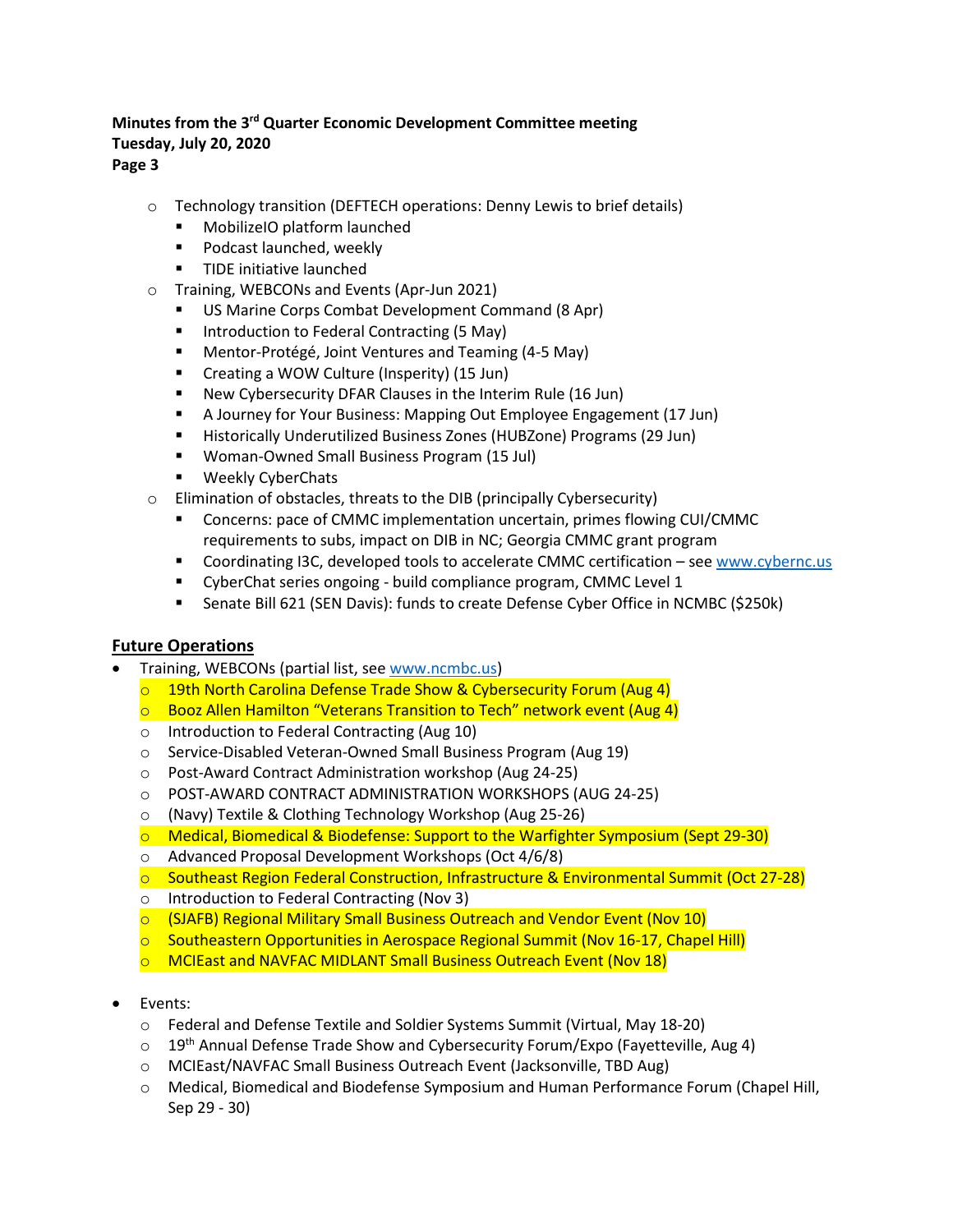- o Federal Construction, Infrastructure & Environmental Summit (Wilmington, Oct 28 29)
- o Seymour Johnson AFB Small Business Outreach and GPC Trade Show (Goldsboro, Nov 10)
- o Southeast Opportunities in Aerospace Summit (Raleigh, TBD Nov)

Scott Dorney also handed out a copy of the NC Military Business Center 2021 Mission Review Report.

#### **DEPARTMENT OF COMMERCE (DOC): WILL BEST**

Will Best said that they have had some communications with the Installations and NC State regarding the Economic Impact Study. They have received the Economic Impact Report from Seymour Johnson Air Force Base (SJAFB). The have also made this request aware to the other installations, also to the NC National Guard and the US Coast Guard Station, Elizabeth City. They are also going to coordinate with the DMVA (Ariel Aponte and Greg Bethea) on this project. They will be working with NC State and other organizations that work with the Sentinel Landscape that could contribute to this study. That concludes his information for the meeting today.

Kelly Jackson said that we have an approved Request for Quote and then a kickoff meeting on July 9, 2021, with NC Commerce (Jeff DeBellis, Josh Levy and Chi Wong), Regional Economic Model, Inc (REMI) staff (Chris Judson, H. Guan, May Lin) and me. The lead for the project will be NC Commerce, Jeff DeBellis. He will coordinate with REMI and the DMVA staff. He has sent out information that needs to be gathered. He has reached out to Scott Dorney for information that will be needed from the NC Military Business Center. We are in the gathering of information stage. Kelly Jackson said that REMI had said it would take about 6 weeks once they get the data needed for the study. She said that she did not want to rush this process and wanted to ensure that we had gotten updated data for the study. David Hayden said that he wanted to know how the process was going and how long the process would take. He informed the committee members that the NCMAC had done a couple other Economic Impact studies before, in 2013 and 2015. With the increased interest and current administration in the White House, and a potential Base Realignment and Closure (BRAC) to look at closing or consolidating bases. It makes sense for the Commission to authorize a study to update the Economic Impact study. The NCMAC is providing funding to support NC Commerce's efforts as in-kind support to update this study. The next question on the table is do we want the informational to be digital only or print some hardcopies? We need to determine if we want to print some hardcopies, how many copies do we need and how will they be distributed. Kelly Jackson said that she recommended that we do have some hardcopies of the study as we did with the Strategic Plan. We had hardcopies made to share with the members of the General Assembly, Commission members and a few other copies as needed. Chairman Hayden said that he agreed with that but also copies for our federal partners. Scott Dorney said that he would be happy to help with distribution to the Community Colleges and other partners as needed. Arnold Gordon-Bray said that the distribution plan needs to be discussed with the Strategic Communications working group (SCWG). He will carry this information back to the SCWG for their input. Also, the messaging and the methods for that. Chairman Hayden said that he would also talk to ET Mitchel about this. We will ask them to help us navigate this process. Rodney Anderson said that he also had this noted.

#### **ECONOMIC DEVELOPMENT FOR NORTH CAROLINA (EDPNC): DENNY LEWIS**

Denny Lewis said that he wanted to update the committee on the Defense Marketing Plan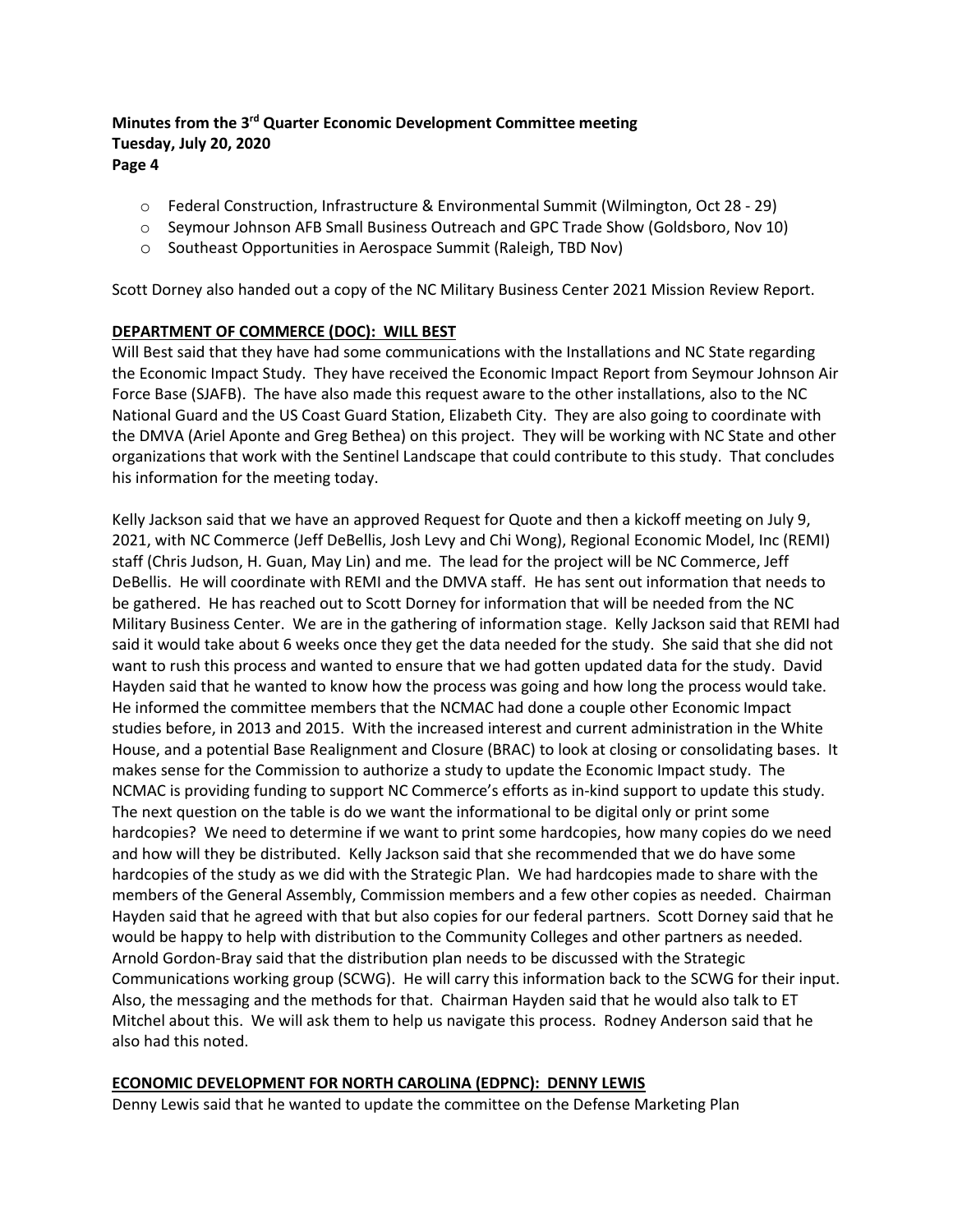### Agenda:

- Defense Marketing Campaign Update
- Other North Carolina Marketing Campaigns
- Upcoming Events/Actions
- Requests

### Why NC for Defense Marketing Campaign:

Grow the Defense Industrial Base in North Carolina:

- Raise the profile of North Carolina with Department of Defense and the Defense Industrial Base
- Develop message consistency and advocacy to "spread the word".
- Advance existing defense industry expansion and attract non-NC defense contractors to our state.

#### Why NC for Defense – Strategy:

- Internal/External Messaging for DIB and DoD
- Compelling but broad enough to support independent Economic Developers
- Concise Talking Points for C-Suite level executives. Congressional, and other NC leaders
- Outreach Briefings to:
	- o NCMAC, DANC, NCMBC, Commerce, Press
	- o Economic Developers
	- o Congressional Staffers; Jim McCleskey
	- o Industry
	- o NC Military Leaders
	- o State Legislatures (restrictions)
- Enlist help with messaging from other (NO FUNDING)
	- o Briefing Team: John Hardin (Commerce STI); Kathie Sidner (UNC System; Melissa Vetterkind (Duke); Tammy Everett (DANC); Kim Kotlar (Volunteer/recent NSA) Denny Lewis (EDPNC)
	- o MG Rodney Anderson (NCMAC)

#### North Carolina Frontline of the Future:

Top-notch tech innovation ecosystem

- #3 (Raleigh) and #5 (Charlotte) tech hotspots in America (CompITA)
- 70% patent growth over past decade
- Largest research park in North America
- NC Universities win highest share of industry funded research (12.1%). Avg is 5.9%.
- NC ranked #1 best state for business by FORBES 3 years running
- Top 10 tech talent markets in North America (CBRE, August 2020)

#### Deep DoD, industry, and academic partnerships:

• 4 largest active duty military population in USth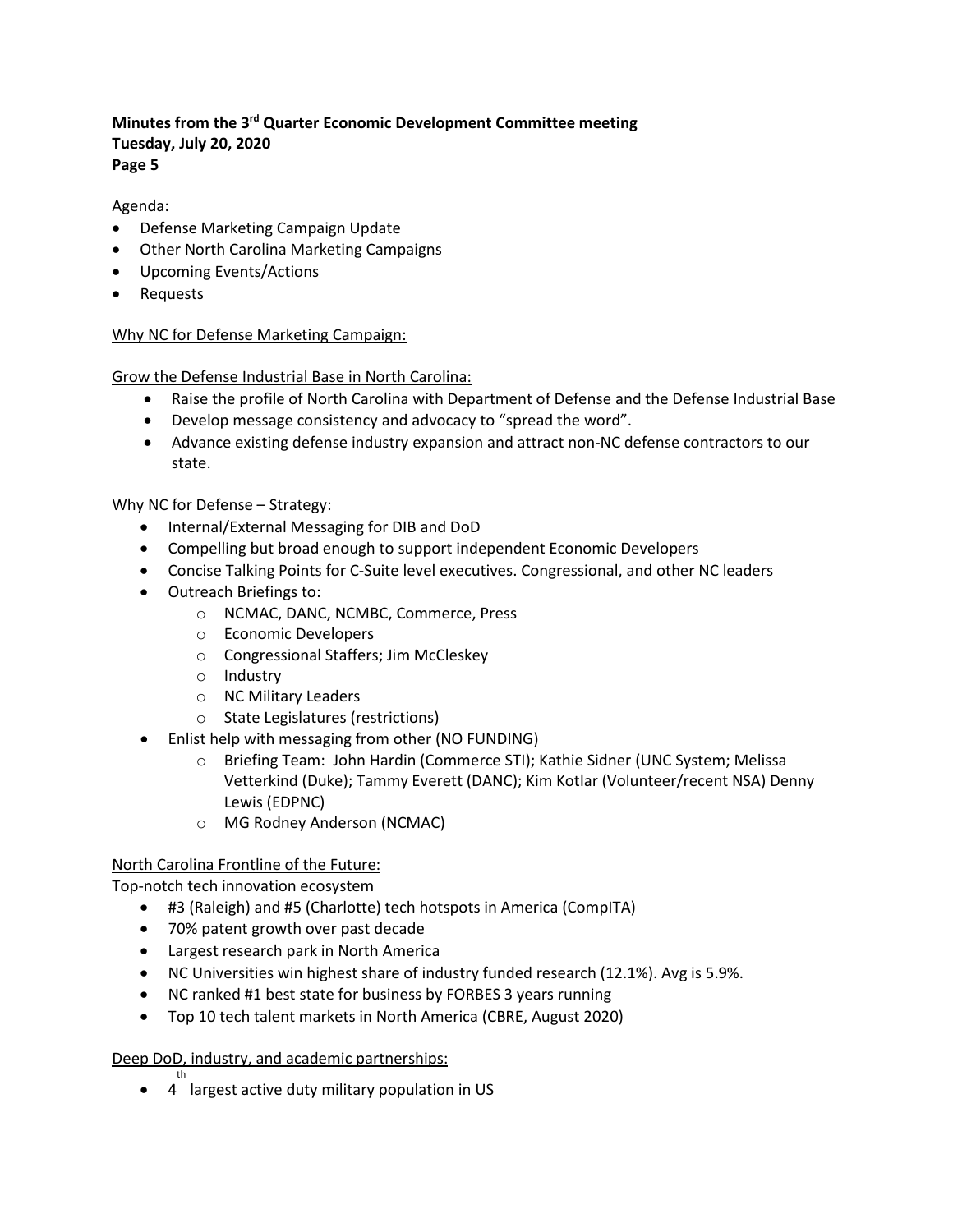- Healthy defense sector that works closely with military installations and warfighters
- Robust university and industry partnerships with USASOC, JSOC, ARL, NSA, XVIII Corps, NSF, and others

#### State-wide commitment to national defense:

- NC Department of Military and Veteran Affairs
- Statewide agencies to facilitate understanding of and support to national defense
- Public and private partnerships to further R&D for Defense

#### Other State Marketing Campaigns:

EDPNC "All in North Carolina" Campaign

NC Department of Commerce Economic Development Strategic Plan Town Hall, 20 July 2021

### SIGNIFICANT ACTIVITIES (SIGACTS):

- Why NC for Defense Briefs to : DANC, DEFTECH, Jim McClesky; Dan Barkin resulting in an article in the Daily Digests, Business North Carolina.
- Meeting with Marine Corps Warfighting Lab in Quantico
- Discussion with Army Futures Command, Defense Innovation Unit, DARPA, Army Cyber Institute, and Department of Army on Why NC for Defense and establishing an office in NC
- Initial planning and research on:
	- o NC Delegation Letter inquiring about placing a PEO and or Army Futures Army Futures Command Cross Functional Team Solder Lethality in NC due to proximity to conventional and special ops warfighters. Early stage. (DIU and Army Cyber Institute possibilities)
	- o AUSA Plans (coordinate with NC Department of Military and Veterans Affairs)
- Upcoming Events:
	- o 1-3 August Sea, Air, Space Convention, MD
	- o 4 August Defense Trade Show, Fayetteville
	- o 18 August Defense Application Expo Council, NC
	- o 26 August ARO Tech Showcase, Red Springs, NC
	- o 16 September NC AFCEA TechNet, Red Springs, NC
	- o 18-22 September Air, Space & Cyber, MD
	-
	- 30 September AUSA, Washington, DC<br>○ TBD November Aerospace Regional Sur Aerospace Regional Summit, Chapel Hill

#### Summary and Requests:

#### **Summary:**

- Past 12 months: Focus on Positioning NC for Defense
	- o COVID driven
	- o Marketing Plan research, development, and execution
	- o Money ran out for advertising
	- o Volunteers to carry the message and spread the word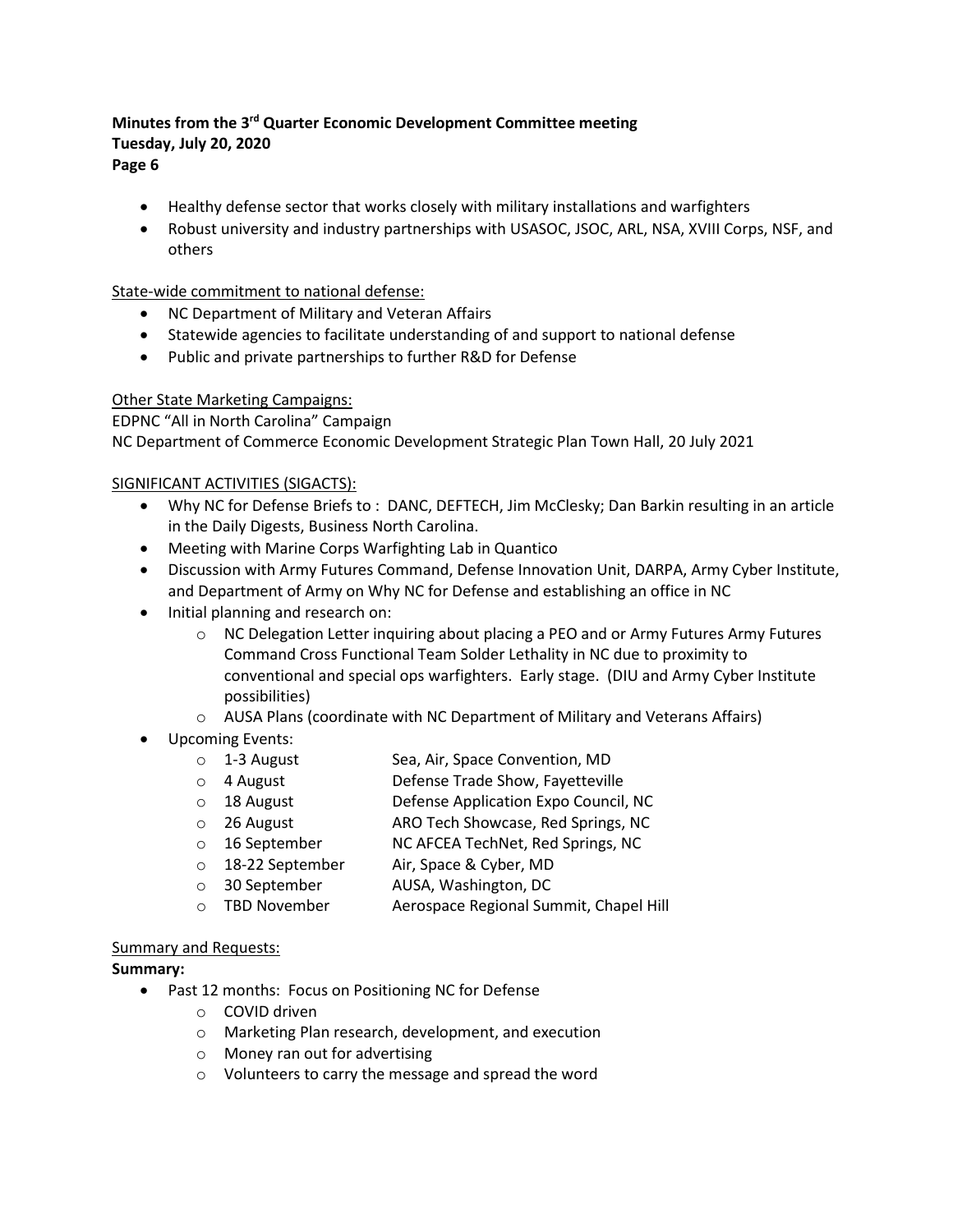- Next 6 months:
	- o In-Person Events: Face to Face Contacts/Meetings
	- o Leverage base information to develop qualified leads
	- o Continue to hone the message and spread the word

#### **Request:**

- Does the NCMAC Economic Development committee plan to support renewal of funding for this position as funds expire the end of December 2021? If so, need additional funds for marketing (\$60,000K/year).
- Request an additional \$45K this year to continue the on-line marketing campaign concurrent with the key Service Trade shows in Aug, Sep, and Oct.
- Introductions with Industry and Military Executives for meeting at trade shows.
- Most of all, request help from NCMAC members in spreading the Why NC for Defense message and helping identify leads.

#### Key Big Industry Drivers:

- Safe Environment
- Vibrant Economy
- Tax Friendly
- Workforce
- Public Transportation
- Innovation and Forward Thinking

For Defense Companies:

- 1A. Program Protection (Congressional)
- 1B. PEO Presence

SBs need capital and investors need state tax breaks

#### DISCUSSION:

Denny Lewis talked about that as conferences are opening up and he will be attending many of those events which will cost about \$12,000. He plans to attend the Association of the United States Army (AUSA) conference and host a reception at that event. He said that he has been working hard for future opportunities in the defense arena. He does have a request for this committee. The money runs out at the end of December, and he is being asked by EDPNC and Commerce if the NCMAC plans to move forward with the agreement. He would like to know that so he can make appropriate plans. He said that if we plan to expand the contract, he needs more funding. The NCMAC has approved funding for \$120,000 annually for the last six years. If this committee wants him to continue to do marketing then there will be a cost and the funding amount will need to be increased. He also asked for help from this group to be introduced to military people or potential executives in the defense industry. He needs contacts. Chairman Hayden said that he was a big supporter of this position and what Denny Lewis has done for the Commission and how he spends the funding that has been approved by the Commission. He is surprised that Chris Chung and EDPNC seeks funding from the Commission but does not talk about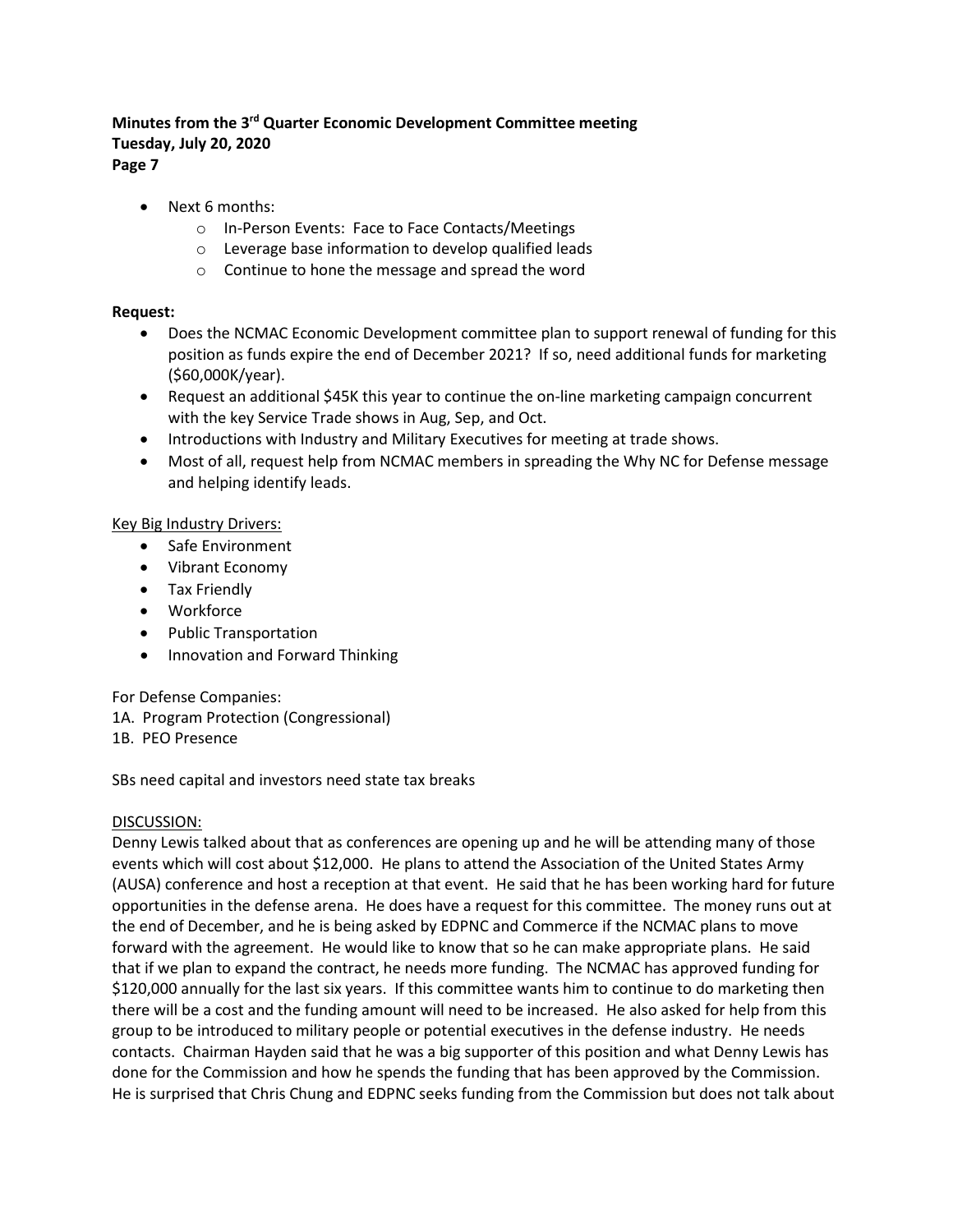the defense industry, which is the second largest industry in the State of NC. Maybe someone in our legislature, when EDPNC requests additional funding, asks the question, how much of this funding will be going towards the defense industry. His goal is to raise this topic at the next NCMAC meeting to request continued support for this position and increase the funding. Chairman Hayden asked Denny Lewis to share information with him about this position for his request to the Commission members. He asked if other Committee members had comments. Rodney Anderson said that he thought that at the last committee meeting that we would continue to support the funding of the marketing efforts. He said that maybe we were not specific enough about that topic. Chairman Hayden said that he did not think that we had ever altered or continued to support that effort. Arnold Gordon-Bray said that it was in the last minutes we talked about this. We need to ultimately define what we need and our expectations for the marketing. We have funded the position to a standard and to sustain Denny Lewis right now. But he thinks that he heard David Hayden say that we may need to do even more to get more. To answer the question, we did in fact move forward for the marketing piece with very specific dollars be allocated. But now he thinks that what he is hearing is that there needs to be more. He asked David Hayden if that was correct?

Chairman Hayden said that there was discussion early on about approving a marketing plan, that Denny Lewis had provided earlier and that was approved. He has seen nothing but support for the continued funding for EDPNC and this position. He does not expect this to change. The only new thing that we are talking about now is maybe additional funding. If they are asking for \$10 M, and we are just directing \$30,000 or some amount to get our message out, we have to get this message out some way. Maybe this will be matched by EDPNC or something. He does think that EDPNC can do a better job of supporting the efforts to grow the defense community in North Carolina. Chairman Hayden said that his intent is to raise this for discussion and a decision to support additional funding for marketing for EDPNC. He has asked Denny Lewis to give him additional detailed information in an email of how those funds would be spent. He has not heard anyone push back against this for the next meeting. Crockett Long said that he thinks that Denny Lewis has done a great job and we need to fund his efforts. We have the money, and we need more bang for our buck. Arnold Gordon-Bray said that this was directed at Denny Lewis and his team. What will help Chairman Hayden and we have a year under our belt to get a return on our investment that shows a direct link on marketing metrics for tasks performed even in a COVID environment. He will know from conversations and presentations; how many businesses did not exist before having expressed an interest in North Carolina. So then for folks who are number's people can look at this and it could show that he can fund himself and we are just fronting the money. Arnold Gordon-Bray hopes that makes sense. Chairman Hayden asked Rodney Anderson if he had anything else to add?

Rodney Anderson said that he recalled a sum of money that was used for the official effort and then that money ran out. He said that it is important to know what that dollar amount is going forward. If Denny Lewis can clarify that amount then Chairman Hayden can go forward with that information to keep the marketing effort going until there is funding from other sources. Chairman Hayden said that Denny Lewis understands the information that is needed. Denny Lewis asked if they wanted the dollar amount for the marketing effort for the rest of this year? Chairman Hayden said that was correct. Rep Cleveland asked if they were asking for \$45,000 for that effort? Denny Lewis said that their marketing people want \$100,000 and he told them that was not an option. So, they said that they would work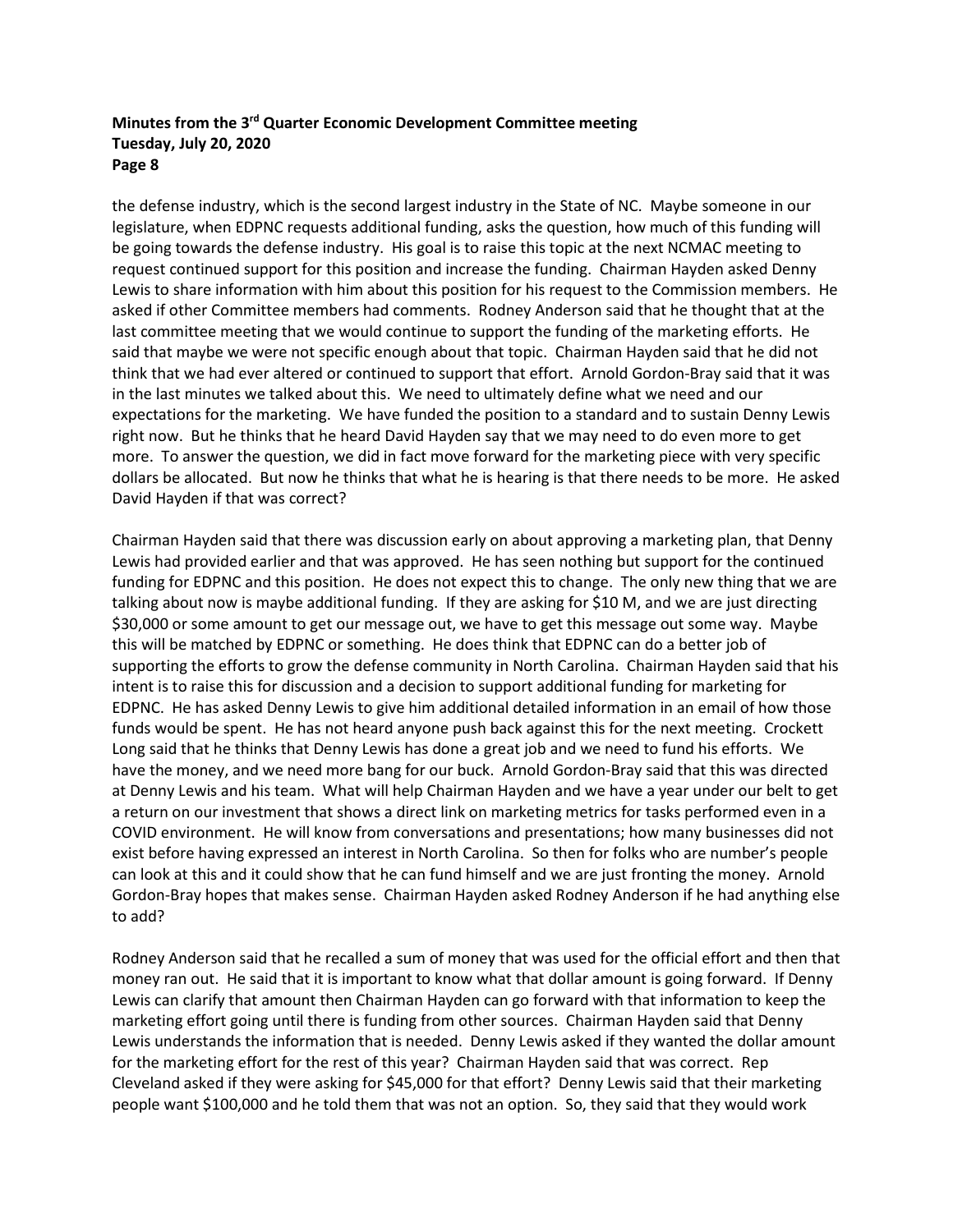with what every amount he could get them. Then they mentioned that \$45,000 would get them back to where we were through December. Rep Cleveland asked at what point in your marketing program will you be able to provide metrics? Denny Lewis said that because this is an online metrics, we have the metrics. How many people looked at this how many people went to the website, how many people downloaded and had interest. As soon as they downloaded and have interest, that information goes to Denny Lewis. We have been reaching thousands of people but if you look at the percentage of the people who click on it, and have any interest, it is about less than 1%. That is more than you would get otherwise. Now when you combine that with face to face, we are hoping for a higher return on investment. He thinks that it is important for him to let everyone know that EDPNC has been very supportive, as Chris Chung has been. He has learned a lot about how the big companies identify if they are coming to a State and it is not through him at a Trade Show. There are ways of doing this and understanding the process is very good. So, if Apple or other companies come to North Carolina it does not come through a Business Development person. There are other ways that that is done. So, that is where EDPNC makes it return on investment. He thinks that we have great support from EDPNC and for the marketing stuff. But one of the things you may want to ask for is that there is not one person on the EDPNC Board that is a defense person that he can go to. Maybe having a defense person on the Board would be helpful. He thinks the Board members are appointed by the Governor. That person could be the voice on the Board for the Defense Community. Kelly Jackson asked what the Board was called? Denny Lewis said that EDPNC has a Board of Directors for EDPNC.

Rodney Anderson made a motion to have the committee go forward with \$45,000 to continue the funding for marketing through the end of the year. Also, that Denny Lewis provides his metrics to be presented as a part of the request to the Commission on August 17. Kelly Jackson said that the Commission has a Memorandum of Understanding (MOU) with Commerce for EDPNC and she does not think that we can add \$45,000 to that MOU for marketing. She recommended that we take a step back so she can reach out to Commerce about this MOU. This MOU expires in December 2021 and at that time we can make changes to the new MOU. Kelly Jackson said that she has been in contact with the Legal Counsel at Commerce about renewing the MOU since April 2021. She reached out to Mr. Butterfield last month and has not heard back from him. So, she will reach back out to Commerce as there is a process in place that needs to be followed. Rodney Anderson said that the MOU was an administrative matter. The motion is that this committee goes to the Commission to get approval for the funding.

Chairman Hayden said that he wants to save this motion until we get a specific dollar amount from Denny Lewis and get some meat on the bones for the dollar amount he is asking for. This is something that would be raised at the Commission meeting and then Rodney can make his motion on this matter. Chairman Hayden said that since we are talking about this matter, he wants the committee members to think about this motion before the next Commission meeting. He is thinking longer term. Not only funding the position but also a kicker for marketing. He asked Rodney Anderson to put that on the self for now. He asked if anyone else had any other comments about this matter. Rodney Anderson said that he had a comment. That the marketing efforts have been started and if it goes dark, then we will lose effectiveness. So, if we don't extend it, then that is what will happen. He thought that at the last committee meeting we were going to add additional funding so that the work that was already done could be continued. There is a startup cost for everything. That is his point. If we are going to get the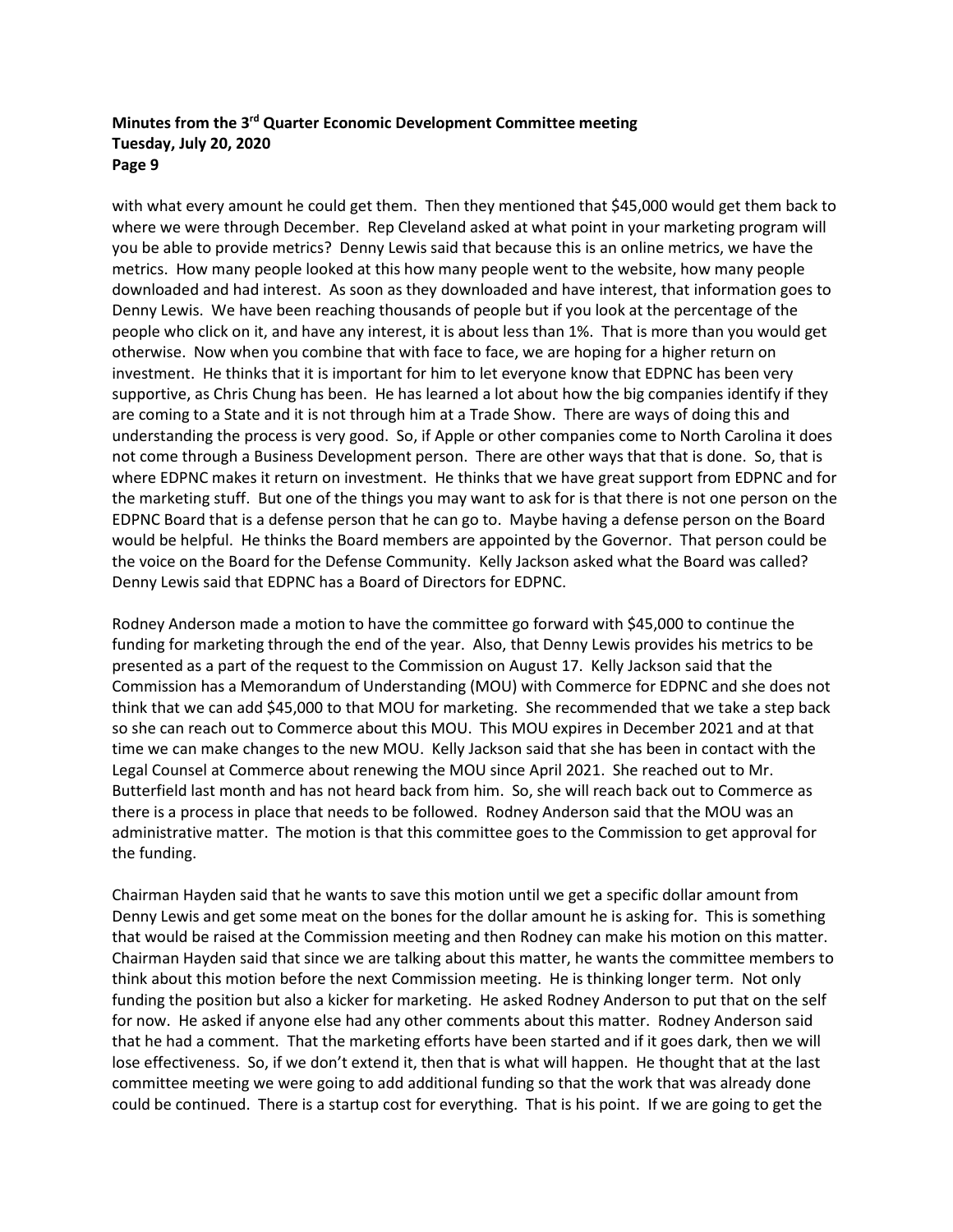details to present at the Commission meeting, that is fine but if we try to make it grandiose and then it is the end of the year and we don't have any additional marketing money, then we may have done ourselves a disservice in the great work that has already been done. Chairman Hayden said that we need to check the last minutes and that the funding was given to Strategic Communications for their funding and not specifically for EDPNC. Rep Cleveland said that he thinks we should fund the marketing efforts, but it has to be done appropriately and properly. We will have to work on the MOU to make adjustments. He will help Kelly Jackson if she has any issues getting the MOU changed as needed. Rodney Anderson withdrew his motion.

Denny Lewis asked if he was on the agenda for the Commission meeting. Kelly Jackson said that it was on the agenda for the Executive Steering Group when they determine the agenda for the Commission meeting. Denny Lewis said that he wanted to brief at the NC Commander's Council (NCCC) also. Kelly Jackson said that she would reach out to Tim McCully, NCCC to see about Denny Lewis presenting at their meeting.

### **DEFENSE ALLIANCE OF NORTH CAROLINA (DANC) PROJECT UPDATE: TAMMY EVERETTE**

Tammy Everett gave the presentation to the committee from Defense Alliance of North Carolina. Today's Goal:

Review the mission, vision, strategy of the partnership agreement between the Defense Alliance of North Carolina (DANC) and the North Carolina Military Affairs Commission (NCMAC). Emphasize its importance and impact

#### Purpose:

The Memorandum of Understanding (MOU) between the Defense Alliance of North Carolina (DANC) and the North Carolina Military Affairs Commission (NCMAC) creates a strategic collaborative partnership between the parties. *Effective 12Mar2021*

NCMAC deemed that a strong, coordinated, and comprehensive outreach campaign targeting the public, lawmakers, the military and other stakeholders is essential to achieving the strategic goals of the NCMAC and fulfilling NCMAC's purpose

#### Background:

NCMAC is authorized to identify and support economic development organizations and initiatives that focus on leveraging the military and other business opportunities to help create jobs and expand defense and homeland security related economic development activity in North Carolina.

DANC is a private, non-profit organization focused on strengthening North Carolina's defense industry and the communities it supports. DANC's leadership model combines the talent of high-ranking military retirees, business leaders, policy makers, and leading academic thinkers. DANC's mission is to grow North Carolina's defense economy in a way that creates new long-term investments and job opportunities.

#### Objective:

The goal of this strategic collaborative partnership is to create and grow broad awareness of the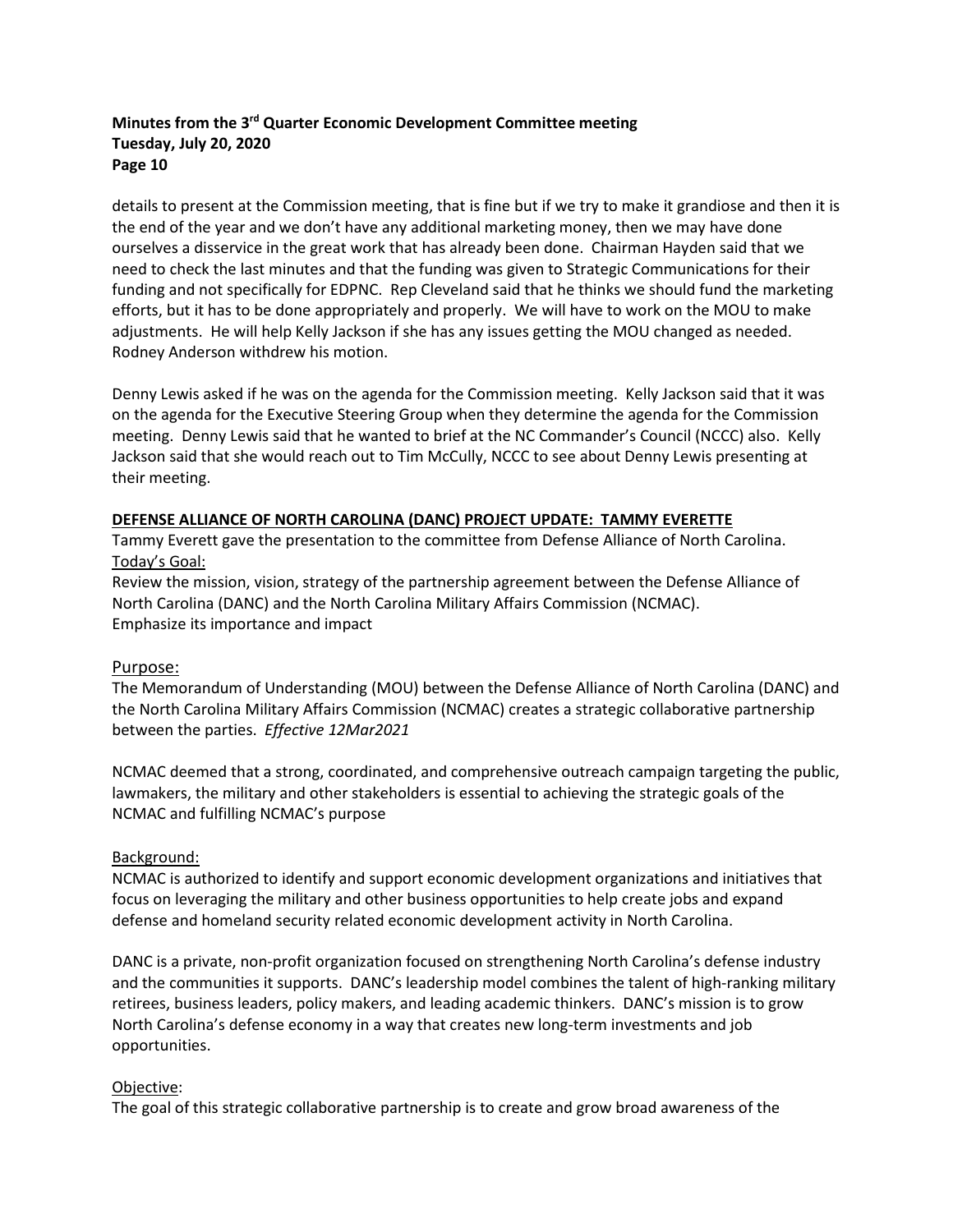NCMAC, its mission, and its impact, both regionally and nationally. The MOU outlines the responsibilities, duties, expectations, and objectives of the parties as well as compensation for services rendered and the completion of enumerated tasks.

In consideration of the shared values of each of the parties, it is the intent of NCMAC and DANC to engage in a reciprocal partnership to advance their respective missions.

#### Scope of Work Tasks/Deliverables:

This project is a twelve (12) month effort commencing on the date of execution.

DANC will leverage and incorporate business, academia, and community partnership to complete the tasks listed herein to further NCMAC strategic goals and objectives and to identify and gain pertinent information regarding the needs of the military related business and academic sectors as it relates to the expansion or attraction of military related business economic development opportunities.

#### Role, Obligations and Responsibilities:

DANC will perform services as described/detailed in the Scope of Work, which was developed by NCMAC and DANC

DANC will be represented in person or virtually at requested NCMAC hosted meetings

DANC will share all reports, documented contacts, strategies, surveys, charts, databases, and deliverables as the property of NCMAC.

#### Contacts:

**Tammy Everett**, Executive Director (Interim) 910-690-4450 teverett@defensealliancenc.org **Bill Herrold**, President Management Council 703-862-1249 bill@washingtonofficegroup.com **BG(Ret) William "Jay Gothard**, Vice President Management Council 910-309-8326 [wjaygo@aol.com](mailto:wjaygo@aol.com)

#### Discussion:

Chairman Hayden asked Tammy Everett that going forward it would be helpful for the next report are metrics of how many of these Statement of Works have we accomplished and where are we on the others. Also, other things that have been conducted by DANC pursuant to the MOU. I know it is a pretty broad swat of what we want DANC to help us with and having a more identified specific things that have been done will be more informative that what is in the MOU. Thank you for sharing about the MOU and the goals but he thinks that more clarity on what is being done pursuant to the MOU is the way to go. Tammy Everett said that would not be a problem.

#### **STRATEGIC COMMUNICATIONS WORKING GROUP UPDATE: RODNEY ANDERSON**

Rodney Anderson gave an update from the Strategic Communications Working Group (SCWG)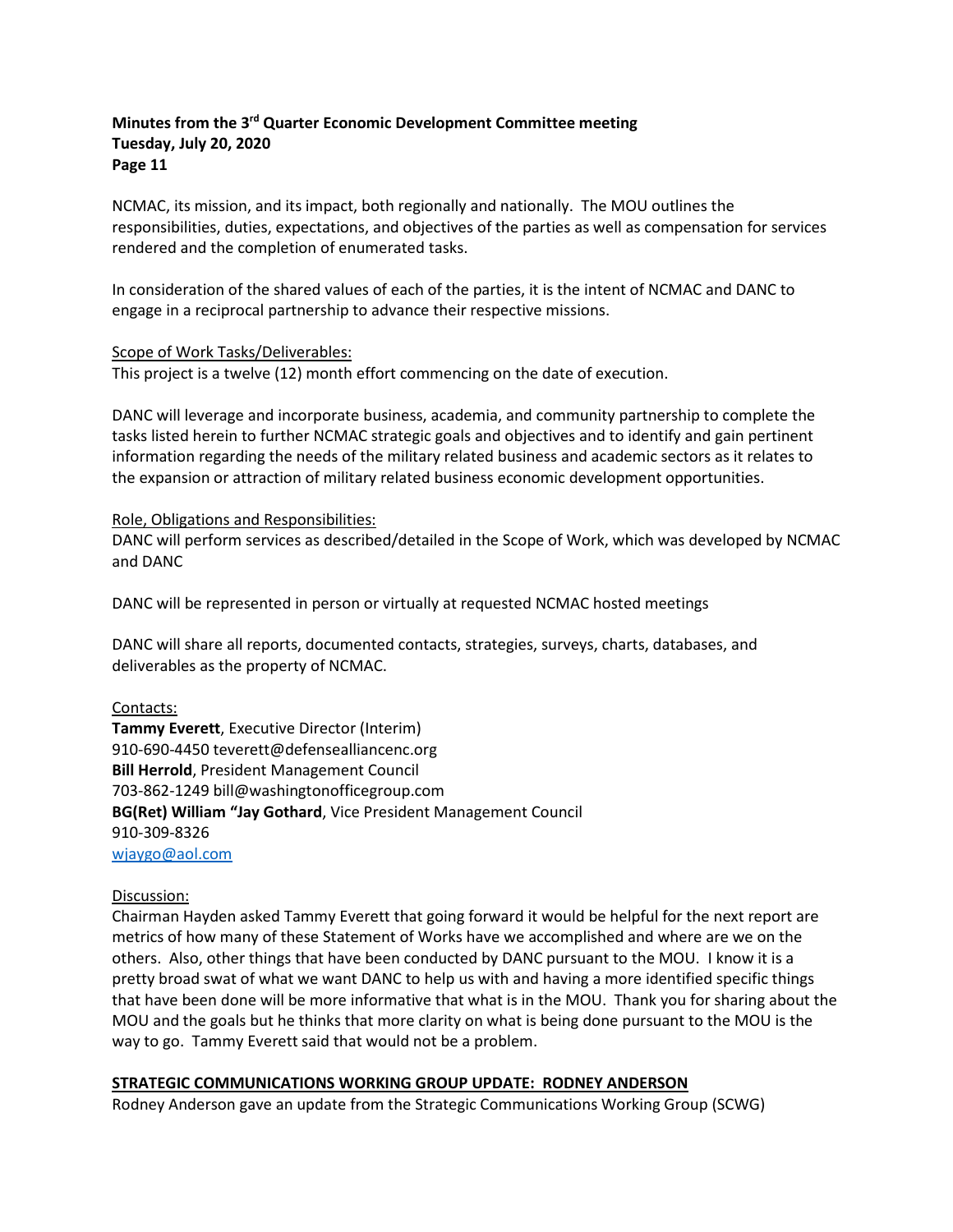NCMAC 2020 Strategic Plan: (October 15, 2020)

I – Plan Summary

a. Audience: NC Legislature; NCMAC Plan Due Every 4 Years (Senate Bill 63)

b. Theme: "Our major military installations are the cornerstone of the second largest economic sector in North Carolina".

II – Plan Workgroup Chuck Allen Frank Bottorff Paul Friday Arnold Gordon-Bray Larry Hall Kirk Warner Chad Sydnor Stan Waltz Erin Adams MCI-East Kathy Sturgis, PhD (Planner, NCMAC Contract)

III – Plan Pillars

1. Installation & Mission Sustainability

Goal: Promote, enhance, and protect NC existing military installations and missions.

2. Economic Development

Goal: Increase economic viability and impact of military & defense industry in NC.

3. Quality of Life

Goal: Improve the quality of life for military servicemembers, veterans and families

4. Legislative & State Agency Coordination

Goal: Provide legislative and state agency coordination for military-related issues.

IV – Strategic Communications and Advocacy

Goal: Promote the value of the military and supporting entities at all levels.

NCMAC 2020 SP Economic Development Committee:

I – Summary

a. Audience:

b. Strategic Goal: Increase economic viability and impact of military & defense industry in NC.

c. Responsibility: Economic Development

II – Economic Development David Hayden, Chairman Frank Bottorff Mayor Will Lewis Arnold Gordon-Bray Rodney Anderson David "Crockett" Long Tim McClain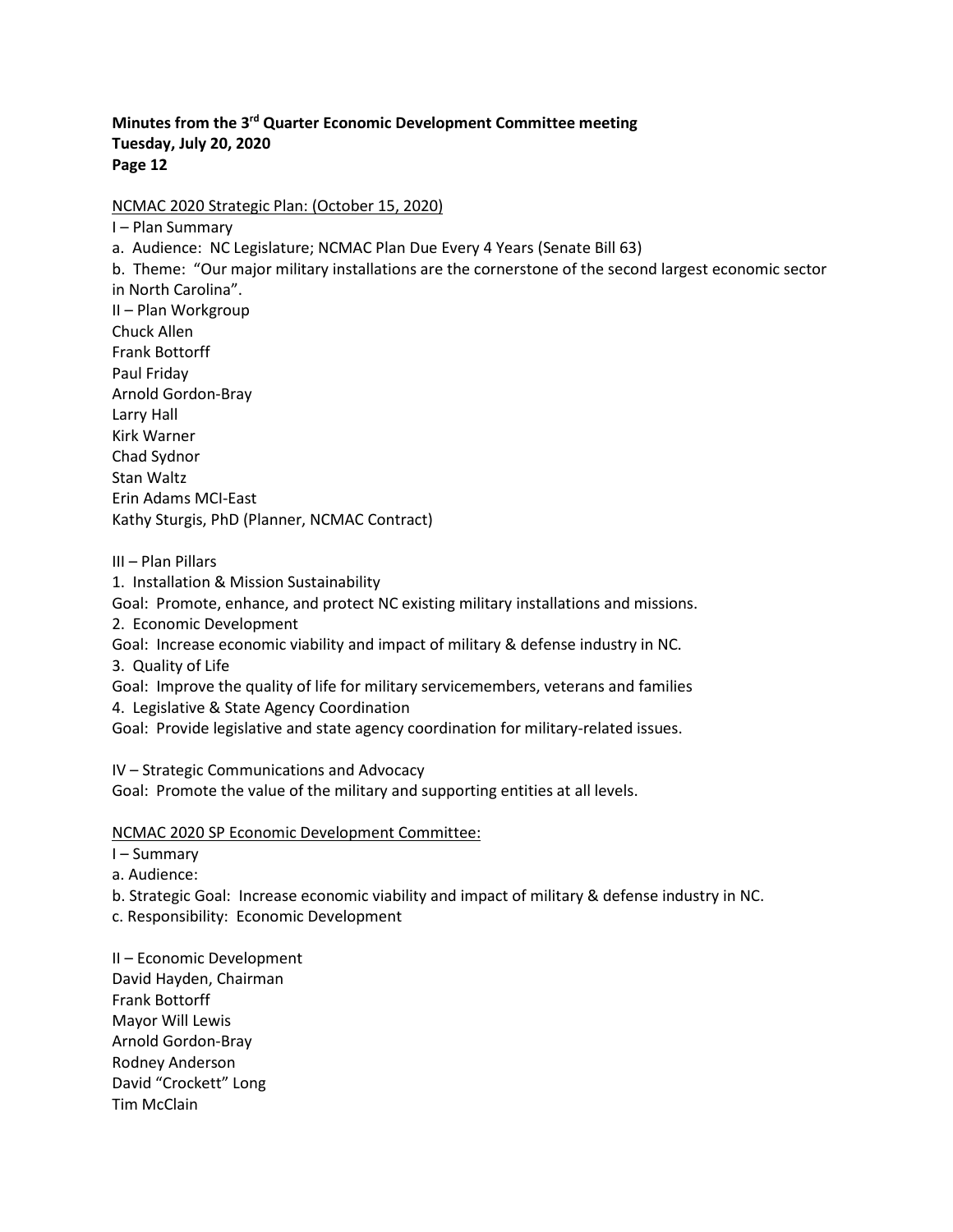- III 2020 Priorities
- 1. Defense Industry Growth
- 2. Workforce Development
- 3. Economic, Technological and Higher Education Partnership Expansion

#### IV – Implementation Recommendations

- 1. Regional Defense industry Study
- 2. Transitioning Military Talent Study
- 3. Cluster Study Next Steps: Increase R&D
- 4. Resource "career-focused" hiring events
- 5. NC Military Transition Center (Bragg)
- 6. NC Tax Exemption for Mil Retiree Pay
- 7. Public/Private UAS with Higher Ed
- 8. Research, Plan, Promote Micro Zones
- 9. Connect SAP partnerships with military

#### Strategic Communications Working Group (SCWG) Overview:

#### I SCWG Overview

- a. Purpose: Strategic Communications
- b. Goal: Plan and Manage SC
- c. Guidance: NCMAC 2020 Strategic Plan
- d. Type: Informal Working Group
- e. Governance: Robert's Rules of Order
- f. Documents: "Staff Working Papers"
- g. Oversight: NCMAC

II STRATCOM Definition

"The purposeful dissemination of themes, messages and images that promote and advance North Carolina as the most Military and Veteran friendly State in the United States"

III SCWG Members ET Mitchell: Chair (Legislative) Rodney Anderson: V/Chair (Economic Development) Kelly Jackson: Secretary David Myers (Installations) Julie Daniels (Quality of Life) Ariel Aponte (DMVA)

IV Planning & Operations Core Values Accountability: Responsibility Integrity: Honest and Truthful State-wide: Inclusive, across the state Proactive: Self-initiated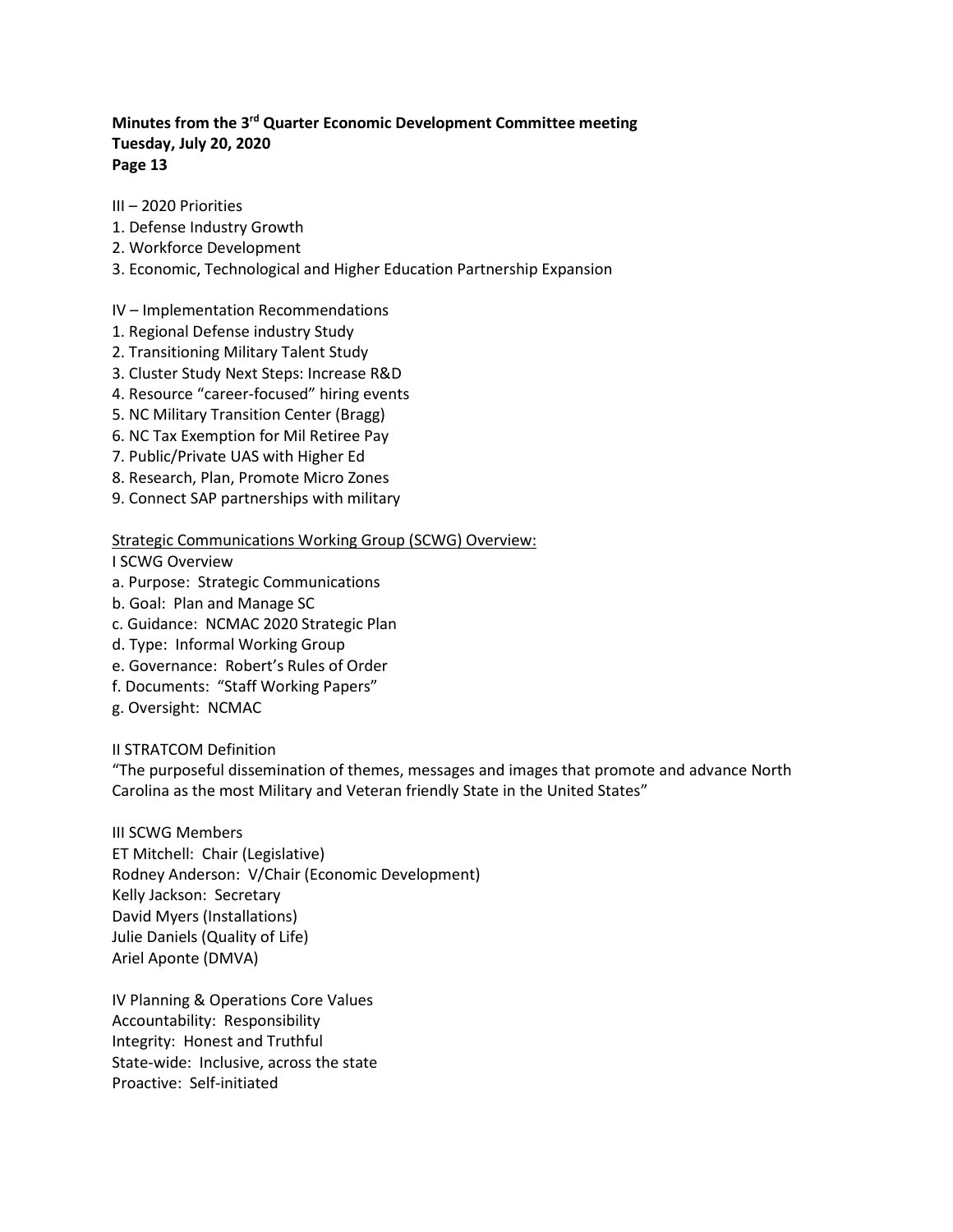#### Strategic Communications Considerations:

- 1. CONCEPT: Support NCMAC 2020 Strategic Plan
- a. Promote military using themes, messages, objectives (SP 2020)
- b. Develop communications platforms (tools) (RFI)
- c. Define communications techniques (audience informed) (RFI)
- d. Describe "process" to decide objectives, audience, tools, techniques
- e. Select vendor who can plan, conduct, and assess activity
- f. Funding: \$200,000 (Sep 2021 Jun 2022) RFI/RFP process will provide a "menu" of funding requirements for specific communications projects
- 2. RESEARCH:
- a. SWOT: Strengths, Weaknesses, Opportunities, Threats
- b. RACE: Research, Action/plan, Communications/relationship, Evaluation
- 3. PLANNING:
- a. Approved topics and supporting timelines
- b. Conduct RFI/RFP June August 2021

#### NCMAC Strategic Communications UPDATE:

- I . SCWG OVERVIEW:
- a. Purpose: Strategic Communications
- b. Goal: Plan and Manage SC
- c. Guidance: NCMAC 2020 Strategic Plan
- d. Type: Informal Working Group
- e. Governance: Robert's Rules of Order
- f. Documents: "Staff Working Papers".
- g. Oversight: NCMAC
- II. BACKGROUND:
- a. SCWG Researched Capabilities
- b. Web Services Available through NCDIT
- c. Marketing Services require DOA RFP
- d. Hiring Veterans is first SC Program
- e. Request for services issued in July
- f. Review of proposals August 2-5
- g. Recommendations to NCMAC Aug 17th
- III . COMMISSION DECISIONS:
- a. WEB Services (NCDIT SOW)
- (1) Active Information Web portal (WEBSITE)
- (2) Social Media Information Services
- b. Marketing Services (DOA RFP)
- (1) Marketing Management
- (2) Product Development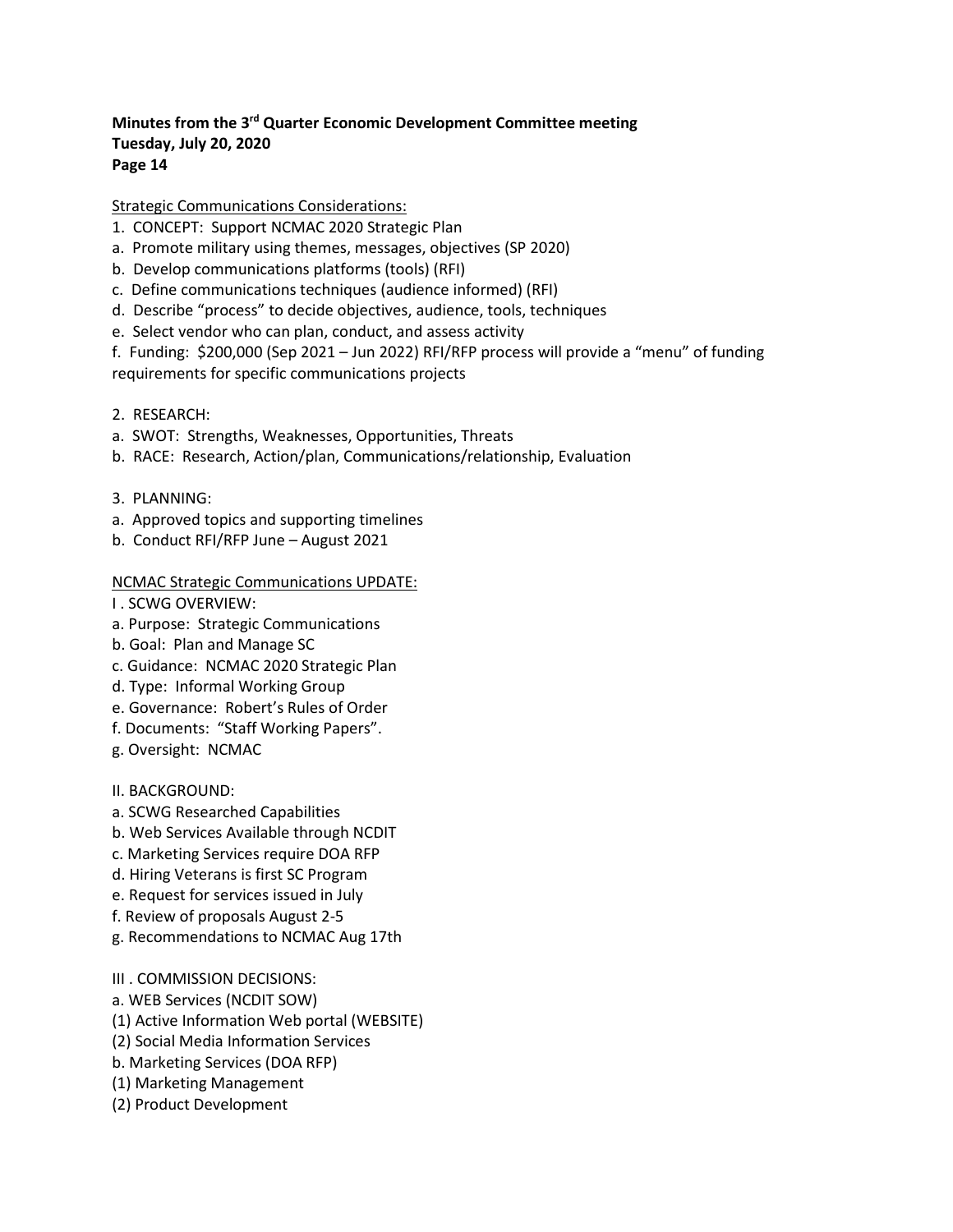c. Funding: Sep 2021 – Jun 2022 (\$200,000) (1) WEB Services: \$75,000 (2) MARKETING Services: \$125,000 d. Honor Veterans by Hiring Veterans (HV2) (1) 2021 Kickoff (NC4ME and others) (2) Veterans Day as formal start

#### "Honor Veterans by Hiring Veterans"

North Carolina Military, Veterans and their family members represent a significant workforce asset. They are pre-screened, educated, technically-trained, and have proven attributes that place them in high demand.

**PURPOSE:** Build State-wide awareness of the attributes, competencies, skills, and overall economic benefit in employing the Military-Veteran workforce.

**THEME:** "Honor Veterans by Hiring Veterans" (HV2)

**GOAL:** Conduct a North Carolina-wide public relations campaign to improve the general public's understanding of the benefits in hiring Military-Veterans.

**CONCEPTS:** Plan for Veteran's Day 2021 as the beginning of a 5 year public-awareness campaign to promote hiring Military-Veterans.

#### Discussion:

Chairman Hayden asked if there were any question? He said that he had one question. We have been talking about marketing and EDPNC. Does the SCWG see that we may need closer communications with other committees and things going on for the Commission so that we have a more unified effort and voice? You have heard all of the discussions today and now you are talking about a significant amount of money for the SCWG marketing plan. He is not sure that it is efficient to go in different directions. We need to communicate better and not throw a lot of money out there. Rep Cleveland said we need a theme. Rodney Anderson said that was a perfect comment. That is why he has been very engaged with Denny Lewis and trying to understand what he is doing. He does not want the SCWG to get into other groups lanes such as EDPNC or DANC, but we want to understand what they are doing. We want to be able to support their efforts. Denny Lewis has already established a marketing plan, so we don't plan to get into his lane.

Chairman Hayden said that his point was Denny Lewis does not have any funding at this time for marketing and the SCWG does. Rodney Anderson said but he does have a system that has been established. So that is why he was interested in funding the system that he already has. He said that it is important that we have close coordination going forward. Arnold Gordon-Bray said that there will be ongoing work and collaboration going forward. We want an open market system Rodney Anderson said that we are on the SCWG so we will not duplicate efforts. When they brief their process on how they deconflict, they will be comfortable with the systematic approach that they have. Chairman Hayden said that he understands what Rodney Anderson is saying but he would like them to go offline with Denny Lewis to see if they can find a common theme and working together. He said that he does not see the path as clearly as Rodney Anderson does. It is foggy to him. He wants to ensure that the SCWG is coordinating with Denny Lewis so they can convey a stronger unified message. Whatever that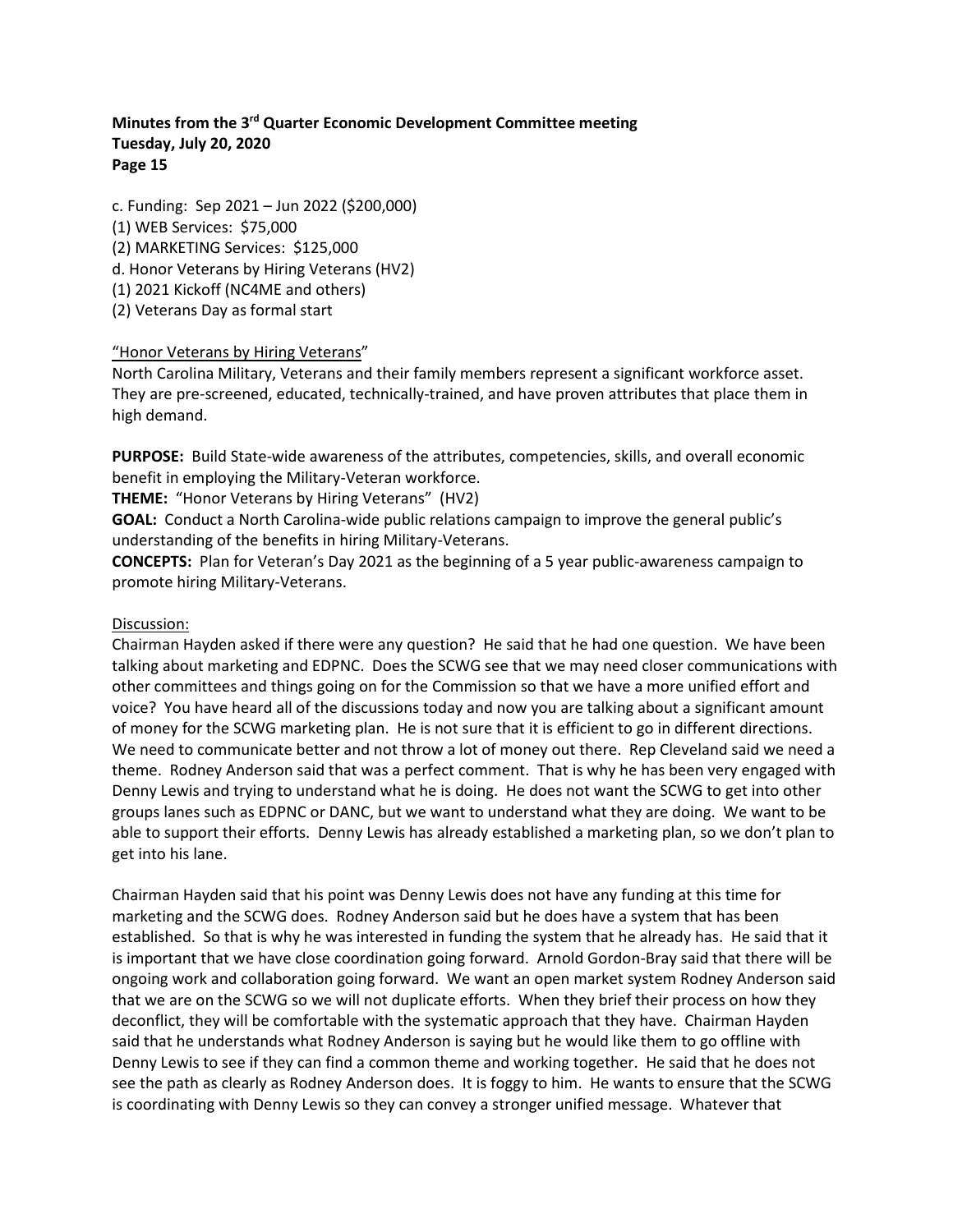message is. Rodney Anderson said that he will ensure that there is a coordinated and unified effort. He also wanted the committee to know that the Honor Veterans by Hiring Veterans will be the first program as we move forward. Chairman Hayden said that Rodney Anderson had set the stage for Kimberly Williams and her brief.

### **NC4ME: KIMBERLY WILLIAMS**

Kimberly Williams gave the brief for NC4ME. She introduced a couple members from her team. Sean Cox who is their Director of Operations but will be transitioning out from that position. They have hired the new Director of Operations who is with the committee today and he is Ryan Armstrong and an Army Veteran and a retired Command Sergeant Major with a wealth of experience. The next new member of the team is Michelle Lewis, and she is their Director of Veteran Employment. She will be bringing in employers from across the State. She brings with her a very broad base background and an Army Spouse.

### **Where Military Talent meets Business Needs.**

### Our Approach:

We trust them with our country, you can trust them with your business.

- 1. Deliver value proposition: Educate Strategic Business Leaders
- 2. Engage Human Resource Professions: Provide Accredited Human Resource Training
- 3. Connect with Military Talent: Conduct NC4ME Hiring Events.

#### The Value Proposition:

- MOS: 80% with a Civilian Counterpart
- Decrease recruitment costs
- Diverse Talent Pool Increase Retention Rate

#### #1 Driver for Economic Development – Talent

North Carolina –  $4<sup>th</sup>$  Largest DoD presence in the country

- 730,357 Veterans in NC
- 103,260 Active Duty Service Members in NC
- 21,288 Guard/Reserve Members in NC
- 41,673 Military Spouses in NC
- 20,000 Transitioning service Members in NC

#### NC4ME Results:

- Over 5,200 Leaders have heard the business case for Veteran hiring
- Over 4,000 Documented Interviews
- Over 1,200 Human Resource Professionals Trained to hire military talent
- 50% receive job offers or second interviews

Summits, Accredited HR training, Hiring Events

Goals of 60 day "kick off" Honor Veterans by Hiring Veterans Campaign:

• Increase awareness of career opportunities in NC for Veterans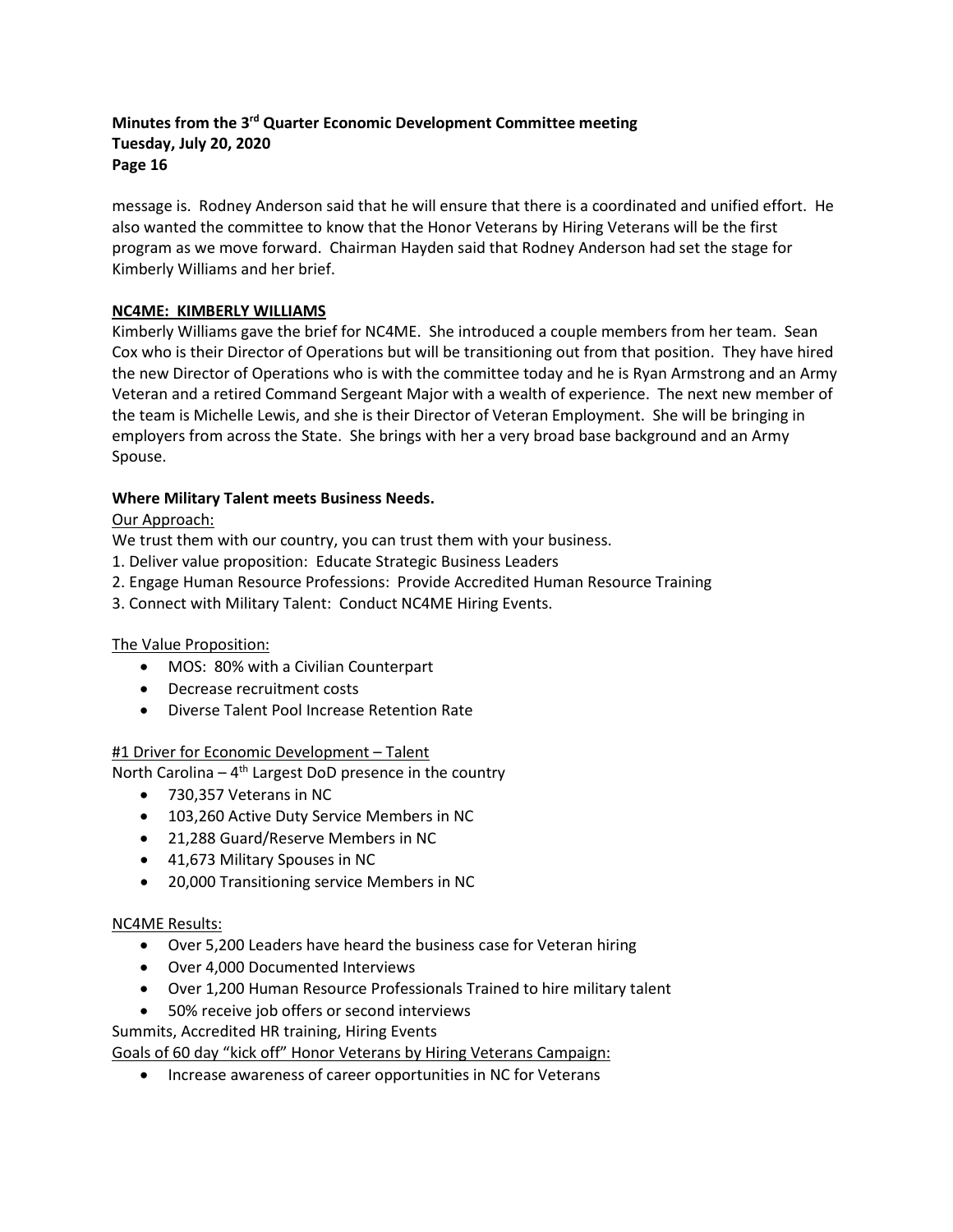- Show North Carolina Veterans they are sought after by employers as valuable professional assets
- Show North Carolina Employers the value of hiring high performing military talent
- Create a database of Military Candidates that will allow NC4ME to connect Military Candidates directly to Employers

# The Plan – 60 day "kick off" Honor Veterans by Hiring Veterans Campaign:

- Open: "kick off" Lowes/Panthers Hiring Event September 10<sup>th</sup>
	- Governor issues challenge, Panthers Stadium
	- Over 100 Employers and 1000 Veterans
- 60 Day Veteran Spotlights
	- 1 a week for 8 weeks
	- Media/social media coverage

Close "kick off" Veterans Day Event

#### Discussion:

Chairman Hayden said that he loved the theme: Honor Veterans by Hiring Veterans. Rodney Anderson said that he agreed. Kimberly Williams said that she appreciated the Strategic Plan for the Commission and looked forward to collaborating with the Commission. Chairman Hayden said that he thought the message was great and looked forward to its success. Hiring Veterans is always a win-win for the Veterans, their families and the companies that hire them. He encourages the Governor to attend the kickoff event if possible. Kimberly Williams invited everyone to attend the kickoff event at the Panther's Stadium.

# **EXEMPTION FOR MILITARY RETIREE PAY UPDATE: CHAIRMAN DAVID HAYDEN**

Chairman David Hayden gave an update on the Exemption for Military Retiree Pay which is in a couple of legislative bills. He said that House Bill 81 passed and now in the Rules Committee for the Senate. If it is voted out of the Committee it will go to a Commission or a Conference between the House and the Senate. Then they will work out any details to get a consensus. Then it would be voted on again by both the House and Senate. If it passes, then it would go to the Governor of signature. As you can see, we have a long way to go with this bill before it is sent to the Governor for signature. It has probably never made it this far, but the Commission has approved a position statement and signed by Chairman Grier Martin. It says that any legislation that grants a state tax exemption for military retirees pay is supported by the Commission. Let's hope that we have some resolution coming out of the General Assembly to the Governor for his signature sometime this year. If it does not happen this year, maybe in the following year. He is pleased with how far this has come along and there have been a lot of people involved in this matter. We will see how this Summer and Fall develops. We have a long way to go. He asked Larry Coleman if he had anything else to add. Larry Coleman said that he thought Chairman Hayden was on target.

#### **OPEN DISCUSSION:**

Chairman Hayden asked if there was any further questions or comments from the group? He said that there are a couple things that he wanted to share with the group that the did not talk about in his